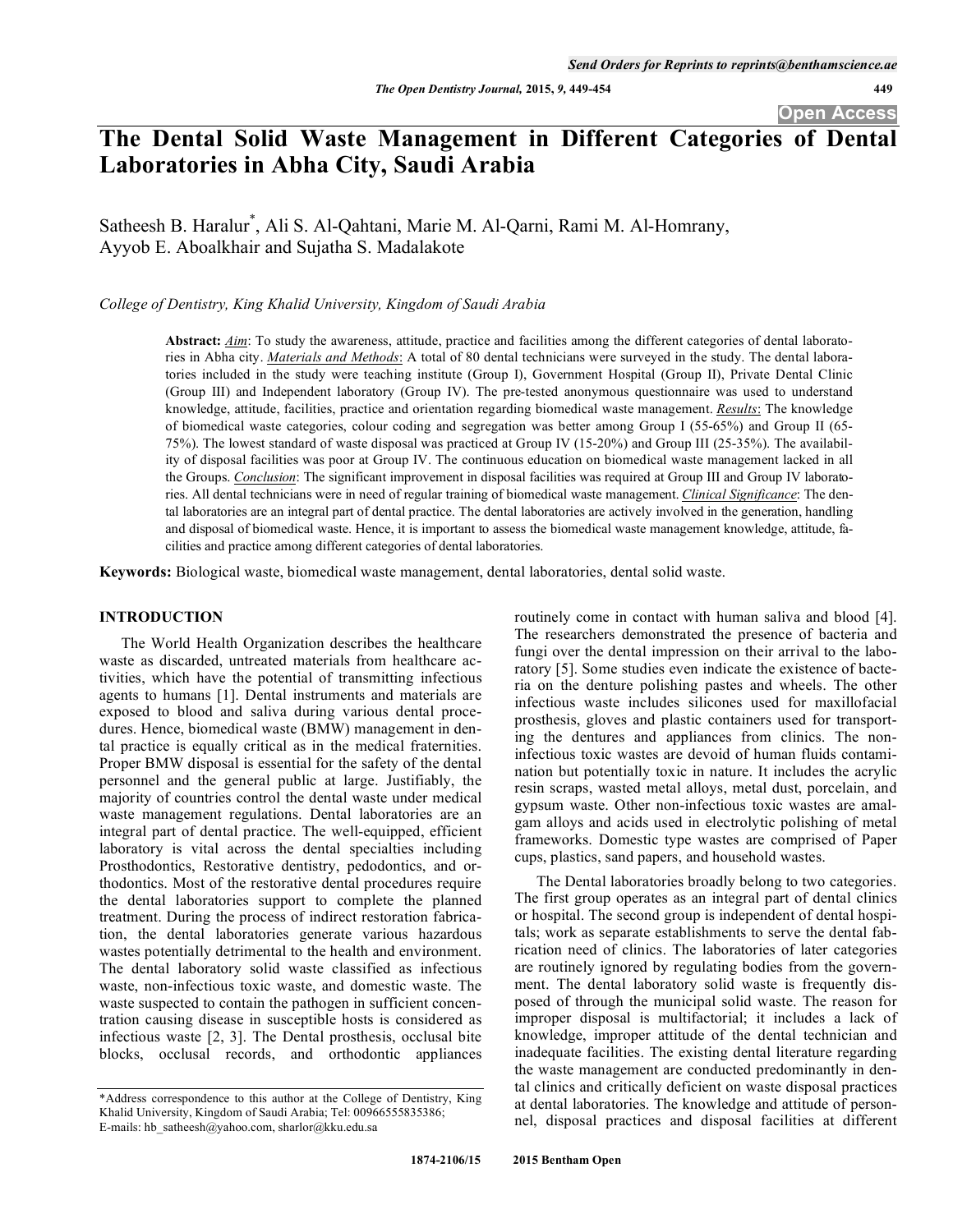categories of dental laboratories need to be explored further. The result of the study will help to identify and initiate the corrective measures for acceptable dental solid waste disposal. Hence, this study was designed to assess the knowledge, attitude and practices about dental solid waste management among dental staff at different categories dental laboratories in Abha city, Kingdom of Saudi Arabia.

#### **MATERIAL AND METHODS**

The study was conducted in the Abha- Khamis Mushiath city Kingdom of Saudi Arabia during the first semester of 2014. The Abha City is the largest city in the southern part of the Kingdom of Saudi Arabia. The city has several dental treatment facilities; it includes the College of Dentistry dental clinics, three government dental specialty treatment hospitals, twelve private specialty dental clinics and four private, independent dental laboratories. The approval for the research proposal was obtained from institution research ethics committee. The study population included the dental technicians across all the laboratories. The study was a crosssectional study, with stratified sampling. Total of 90 dental technicians were working in all the dental laboratories, out of which 80 consented to participate in the study. The participation rate was at 88.9%. The exclusion criteria were the subjects not willing to participate in the study. The study group comprised of four groups with twenty subjects from each group. The Group I consisted of the dental technicians working in a dental teaching hospital; Group II included the laboratory technicians working at government dental hospital. The technician at private dental clinics laboratories considered as Group III and Group IV were technicians at independent dental laboratories. A written consent was obtained from all the study participants. The data collection was done through the anonymous, pre-designed, pre-tested and structured questionnaire. The pretesting was carried out on 20 subjects among target populations to determine the variation in the language, terminology, interpretation of question and response options in the questionnaire. According to the participant's feedback, the required modification was incorporated in the questionnaire. The internal consistency of the survey instrument was ascertained by Cronbach's alpha coefficient (0.891) analysis. The question consisted 29 closedended questions to assess the knowledge, practice, disposal facilities and education regarding biomedical waste management among the dental technicians. The questionnaire was self-administered, the purpose of the study was explained to all members and collected back immediately after the completion. The resultant data was analysed using SPSS software version 19 for proportions to interpret the results.

#### **RESULTS**

Table **1** indicates the improper BMW disposal risk was recognized by only  $45\%$  (9) in Group IV, and  $55\%$  (11) among Group III. The risk awareness among Group II was at 85% (17) and Group I was 75% (15). The knowledge regarding the different BMW categories, was at  $40\%$  (8),  $11\%$ (55), 25% (5), 15% (3) for Group I, II, III, IV respectively. The information regarding BMW colour coding and segregation at source among Group I was at  $65\%$  (13) and  $55\%$  (11) respectively. The Group IV subjects had the least information on colour coding and segregation at 5% (1) and 10% (2).

The knowledge of disinfection methods, disposal options was also at lowest among the Group IV at 10% (2) and 5% (1). The Group III was slightly better at  $15\%$  (3) and  $5\%$  (1). The information on national and institutional BMW disposal regulations was surprisingly less among all the studied groups. Only 5-25% of the participants across the groups were aware of BMW regulation applicable to dental practice.

The positive attitude towards BMW disposal was relatively high and uniform among all groups (Table **2**). It was at an average of 75-90%. The majority of respondents agree that good BMW management and handling is the integral part of their work.

The third segment of the questionnaire (Table **3**) was about the BMW disposal practice at dental laboratories.

The result indicated color specific bags for BMW disposal was utilized by 20% of Group IV, followed by Group III (25%), Group I (45%) and Group II (65%). The 20% (4) subjects from Group IV practiced proper disposal of heavy metals and amalgam and 35% (7) of subjects from Group III. The favorable heavy metal and amalgam disposal was practiced by  $65\%$  (13) for Group II and  $55\%$  (11) from Group I. Only 25% (5) amongst Group IV and 35% (7) from Group III dental technicians were utilizing puncture-proof container to dispose of sharp objects. 20% (4) and 25% (5) practiced the disinfection of solid waste prior disposal among Group IV and Group III respectively. Though the solid waste disinfection practice was better at Group I (45%) and Group II (86%), still at inadequate proportion.

The results of the study revealed (Table **4**) inadequate disposal facilities at Group III and Group IV working place. The 15% (3) of Group IV respondents had coloured container while only 5% (1) had puncture proof containers for waste disposal at the working place. The availability of these containers was also insufficient at Group III respondents working area with corresponding values of 25% (5) and 30% (6). The disposal facilities at Group I and Group II was significantly better at 65-85%. The monitoring agency visits for these facilities was only 5% at Group IV, followed by group III (45%), Group I (45%) and Group II (65%).

Though 25% of the study respondents had learned about BMW disposal in their curriculum, there were very few reorientation programs to update the knowledge (Table **5**). The Dental Technician at Group IV had no reorientation programs conducted or attended. The Group II subjects had better exposure to reorientation program with 55% (11) respondents attended these reorientation scientific activities.

#### **DISCUSSION**

The dental practice generates the infectious, noninfectious toxic and domestic waste. The potentially infectious dental solid wastes are blood/saliva soaked paper towels, gauze, cotton roll, latex gloves, syringes, dental floss, and surgical blades. The dental laboratories handle the potentially infectious objects like dental bridges and prosthesis, matrix bands, dental impressions, wax, interocclusal records. Toxic wastes produced at laboratories include dental amalgam and heavy metal waste. Proper handling and disposal of the potentially infectious and toxic waste is critical for the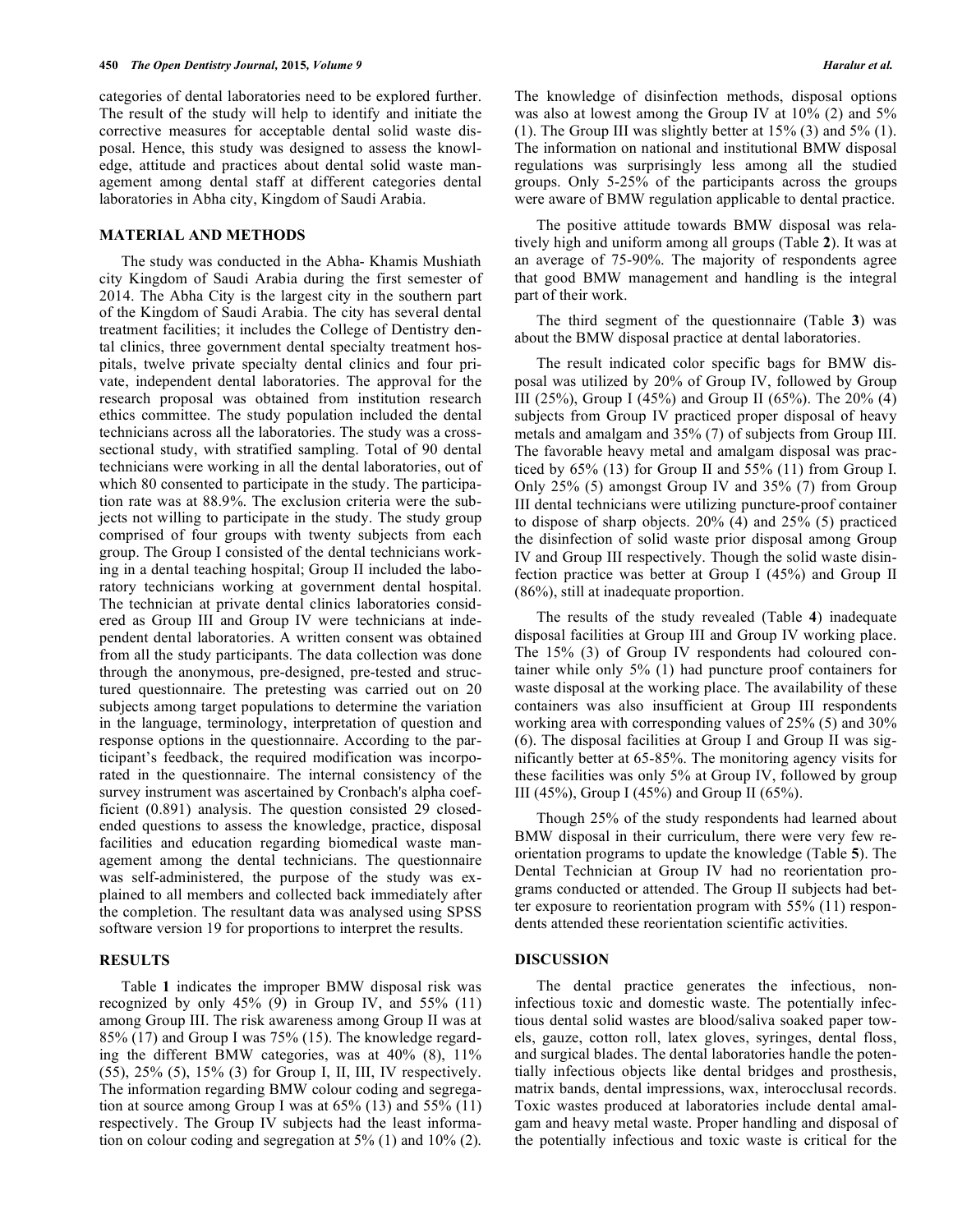#### **Table 1. Biomedical waste knowledge among different groups.**

| <b>BMW*</b> knowledge                         | <b>Group I</b>      | <b>Group II</b>     | <b>Group III</b>    | <b>Group IV</b>     |
|-----------------------------------------------|---------------------|---------------------|---------------------|---------------------|
|                                               | $n = 20\frac{6}{6}$ | $n = 20\frac{6}{6}$ | $n = 20\frac{6}{6}$ | $n = 20\frac{6}{6}$ |
| Risks of improper BMW disposal                | 15(75)              | 17(85)              | 11(55)              | 9(45)               |
| Different categories of BMS waste             | 8(40)               | 11(55)              | 5(25)               | 3(15)               |
| Colour coding of Waste disposal               | 13(65)              | 11(55)              | 4(20)               | 1(5)                |
| Importance of Segregation at source           | 11(55)              | 14(70)              | 7(35)               | 2(10)               |
| Specific disinfection methods before disposal | 8(40)               | 11(55)              | 3(15)               | 2(10)               |
| Proper disposal option for various waste      | 9(45)               | 13(65)              | 1(5)                | 1(5)                |
| Waste disposal regulation in Saudi Arabia     | 5(25)               | 2(10)               | 5(25)               | 2(10)               |
| BMW regulating agency in Saudi Arabia         | 5(25)               | 2(10)               | 1(5)                | 1(5)                |
| BMW regulations awareness at your work place  | 8(40)               | 9(45)               | 5(25)               | 1(5)                |

\*BMW: Biomedical waste

### **Table 2. Attitude regarding BMW\* among surveyed dental technician.**

| <b>Favourable attitude</b>                                                                  |        | <b>Group II</b> | <b>Group III</b> | <b>Group IV</b>     |
|---------------------------------------------------------------------------------------------|--------|-----------------|------------------|---------------------|
|                                                                                             |        | $n = 20(%)$     | $n = 20(%)$      | $n = 20\frac{6}{6}$ |
| Believe and follow reducing BMD generation at source                                        | 17(85) | 17(85)          | 18(90)           | 15(75)              |
| Requirement of disinfection of waste before disposal                                        | 18(90) | 16(80)          | 18(90)           | 17(85)              |
| Proper segregation and disposal – part of our responsibility                                | 18(90) | 17(85)          | 18(90)           | 16(80)              |
| Continuous update on BMW disposal is essential for health professional                      | 18(90) | 17(85)          | 19(95)           | 13(65)              |
| Do you think effluent treatment plant essential for dental colleges to treat infected water | 19(95) | 17(85)          | 19(95)           | 17(85)              |

\*BMW: Biomedical waste

#### **Table 3. Biomedical waste disposal practice in surveyed groups.**

| Correct BMW* disposal practice                                               |        | <b>Group II</b> | <b>Group III</b> | <b>Group IV</b> |
|------------------------------------------------------------------------------|--------|-----------------|------------------|-----------------|
|                                                                              |        | $n = 20(%)$     | $n = 20(%$       | $n = 20(%$      |
| Disposal in colour specified container                                       | 9(45)  | 13(65)          | 5(25)            | 4(20)           |
| Sharp objects disposal in puncture proof container                           | 13(65) | 11(55)          | 7(35)            | 5(25)           |
| Reported injury due improperly disposed waste                                | 4(20)  | 1(10)           | 3(15)            | 4(20)           |
| Proper disposal of mercury containing waste                                  | 11(55) | 13(65)          | 7(35)            | 3(15)           |
| Proper disposal of substance containing silver,nckel,chromium and lead waste | 9(45)  | 13(65)          | 7(35)            | 4(20)           |
| Always disinfect BMW before disposal                                         | 9(45)  | 13(65)          | 5(25)            | 4(20)           |

\*BMW: Biomedical waste

safety of patients, professionals, public, and the environment. The study reports from Nabizadeh R *et al.* [6] suggests, the dental waste constituted of 71.15% domestic waste, 21.40% potentially infectious waste, 7.26% chemical and 0.18% toxic waste. They observed highest dental solid waste was produced by denture maker (37.96%), followed by a general dentist (34.95), practical dentist (20.69) and specialist dentist (6.40%). A study by Kizlary E *et al*. [7] at Greek reported dental BMW had 94.7% infectious waste, 2% non-infectious and 3.3% domestic waste by weight. The higher percentage of infectious waste in this study was due to the inclusion of hazardous waste like metal and amalgam as infectious waste. According to the authors, BMW production rate was at 513 g/practice/day, and 486 g/practice/day was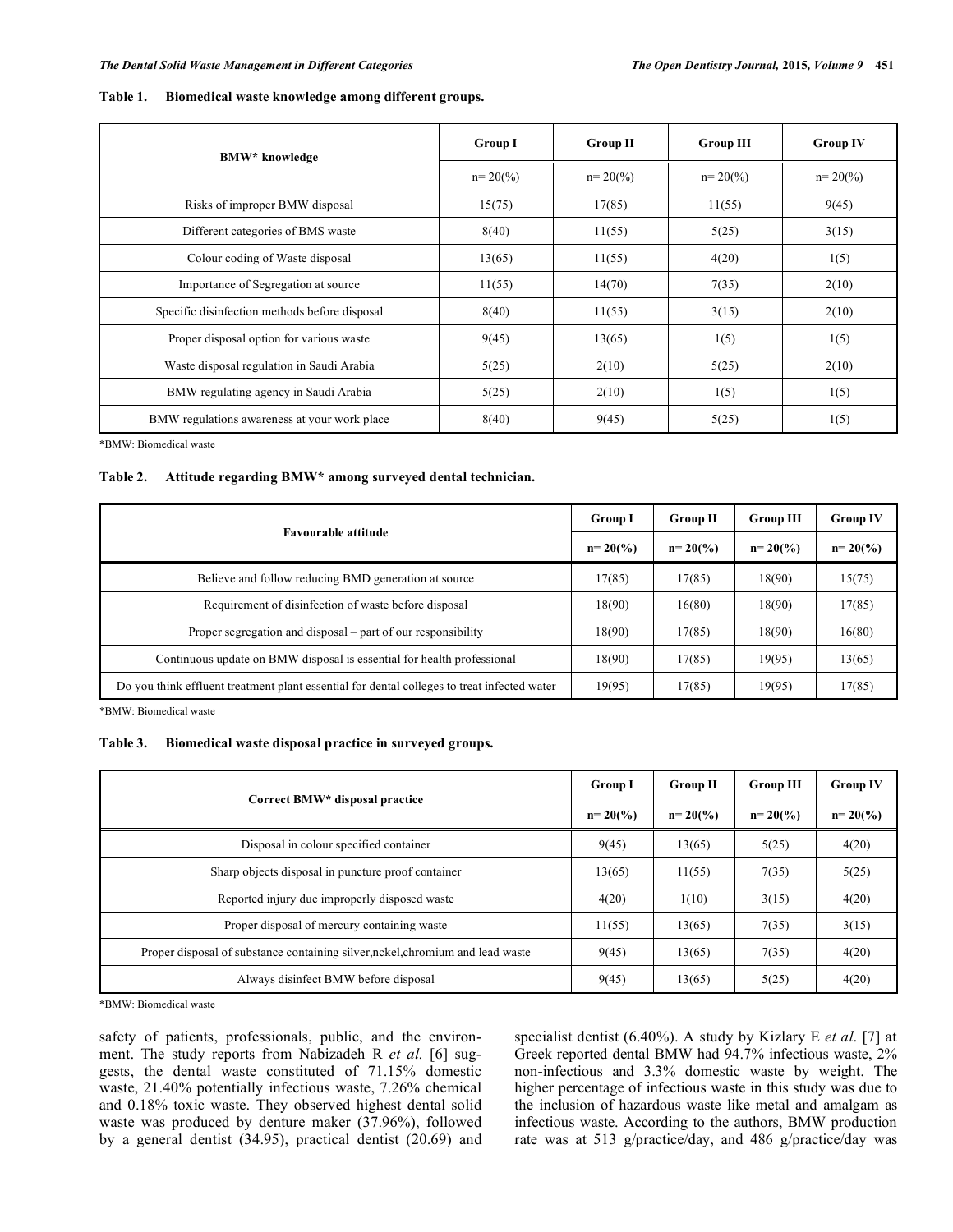| Table 4. | Available disposal facilities at the work place. |  |  |
|----------|--------------------------------------------------|--|--|
|----------|--------------------------------------------------|--|--|

|                                                        | <b>Group I</b>      | <b>Group II</b> | <b>Group III</b> | <b>Group IV</b> |
|--------------------------------------------------------|---------------------|-----------------|------------------|-----------------|
| <b>Disposal facilitates</b>                            | $n = 20\frac{6}{6}$ | $n=20(%)$       | $n=20(%)$        | $n = 20(%$      |
| Colour specified container in laboratory               | 13(65)              | 17(85)          | 5(25)            | 3(15)           |
| Puncture proof container to dispose sharp objects      | 15(75)              | 16(80)          | 6(30)            | 1(5)            |
| Proper methods to dispose chemicals used at laboratory | 13(65)              | 17(85)          | 3(15)            | 3(15)           |
| Heavy Metal waste disposal                             | 13(65)              | 16(80)          | 3(15)            | 1(5)            |
| Government BMW* monitoring agency visit anytime        | 9(45)               | 13(65)          | 9(45)            | 1(5)            |

\*BMW: Biomedical waste

| <b>Table 5.</b> |  |  |  |  |  | BMW education among the dental technicians. |
|-----------------|--|--|--|--|--|---------------------------------------------|
|-----------------|--|--|--|--|--|---------------------------------------------|

|                                                               | <b>Group I</b> | <b>Group II</b>     | <b>Group III</b> | <b>Group IV</b>     |
|---------------------------------------------------------------|----------------|---------------------|------------------|---------------------|
| <b>BMW</b> education                                          | $n=20(%)$      | $n = 20\frac{6}{6}$ | $n=20(%)$        | $n = 20\frac{6}{6}$ |
| Learnt BMW disposal in curriculum                             | 5(25)          | 13(65)              | 6(30)            | 5(25)               |
| Attended reorientation programme on BMW                       | 2(10)          | 11(55)              | 2(10)            | 0(0)                |
| Any reorientation programme conducted at your facility        | 3(15)          | 8(40)               | 2(10)            | 0(0)                |
| Have you received special training in BMW disposal management | 3(15)          | 7(35)               | 3(15)            | 1(5)                |

\*BMW: Biomedical waste

the potentially infectious waste. The similar results were reported by Cristina Dutra Vieira *et al*. [8] according to them the dental solid waste included 24.3% infectious waste, 48.1% non-infectious waste and 26.7% domestic-type waste. The overall projection of these studies indicates the dental waste composition is similar to WHO biomedical waste report from other medical specialties. It shows the proper dental solid waste management requires the equal importance like in medical fraternity.

The previous studies [9] have suggested; the prosthodontic clinics produced the highest dental BMW among all the dental subspecialties, followed by restorative and orthodontic dentistry clinics. The denture fabrication, impression making procedures are the major part of prosthodontic clinics. The impression materials amount to 30% of total solid waste generated in dental practice. It could be the reason for the maximum amount of waste generation from this subspeciality. Effective production laboratory support is crucial for prosthodontic, restorative and orthodontic specialties. The adequate knowledge; proper disposal practice is essential from dental technicians for overall efficient BMW management. The results of the study showed the knowledge regarding bio-medical waste management was inadequate across the groups. The Group IV had considerable ignorance level with only 15% knew about different BMW categories and color coding. The knowledge level among Group I (35%) and Group (40%) though better, still inadequate. Sudhir KM *et al.* [10] observed the similar result regarding the knowledge level. The solid waste segregation at the source is necessary for the volume reduction of potentially infectious waste, decrease in waste treatment cost and recycling of paper, plastic materials. The results of the present study indicate the knowledge regarding segregation was also inadequate among Group IV (10%) and Group III (35%). The Group II were better at 70% knowledge level. The previous studies have demonstrated the presence of potentially harmful microorganism in the dental solid waste 2.The dental casts and impressions received at laboratories also had the microbes over them [11]. Hence, it is strongly advised to disinfect the hazardous waste prior to their disposal. It is helpful in preventing the dissemination of multi-resistant bacteria into the environment. Experience on appropriate disinfection methods for BMW was unsatisfactory among all groups, particularly among Group IV (10%) and Group III  $(15\%)$ .

The Saudi Arabian government has formulated the Bio-Medical Waste (Handling and Management) Rules in 1998 and later revised in February 2001. The law incorporates all persons who generate, collect, transport, treat and dispose of the biomedical waste in any form [12]. The rules regulate the handling and disposal of BMW including human anatomical waste, blood, body fluids, medicines, soiled, liquid & biotechnology waste. Previous studies concluded the insufficient information about national and institutional regulations resulting in BMW discharge into the wastewater system and household disposal sites [13, 14]. This procedure endangers the human health and environment to the potential risk. The study respondents from all the evaluated group were ignorant (5-10%) about the existing regulation of the biomedical waste management and handling law in Saudi Arabia.

The research results exhibited the good BMW disposal attitude among all the evaluated groups. Similar to the previous study reports [15], the majority of the respondents (80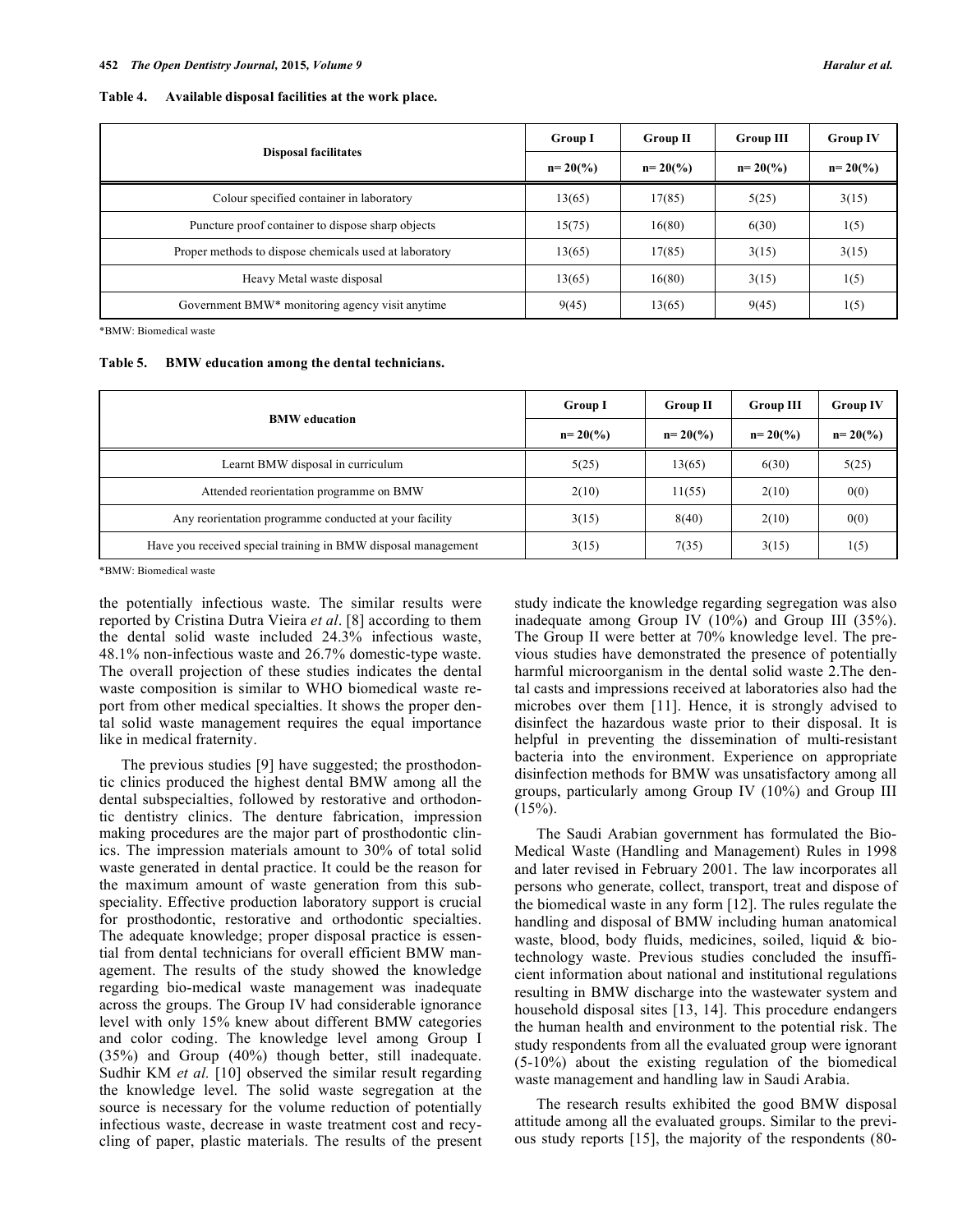85%) across all the groups agreed on the lesser generation, better segregation and disinfection of dental solid waste. Total of 85-95% of the respondents is of the opinion, the continuous update on BMW disposal and treatment plant necessity at an institute.

 The disposing of the waste in color coded, and puncture proof containers were least observed at Group IV (25%) and Group III (35%) respondents. The Group I and Group II were slightly better at 65%. Similar disposal practice result was observed by the researchers like Taiwo, JO *et al.* [16] and Charania1 ZK *et al.* [17].

The dental amalgam is still widely used as a direct restorative material and used in the laboratory for die preparation. The laboratory utilizes the alloys from nickel, chromium and silver for the crown, bridge, implant and removable prosthesis fabrication. Improper handling and disposal of dental amalgam is known to cause the neurotoxicity, soft tissue toxicity, allergenicity and ecological damage [18]. The heavy metals like chromium known to cause liver, Kidney and respiratory damages [19]. The heavy metal landfill is attributed to soil and underground water contamination [20]. The results of the present study like other studies [21] indicated only 15% of Group IV, and 35% of Group III were disposing of amalgam and metal in the proper method. The Group I (55%) and Group II (65%) technicians followed the better disposal methods. The disinfection of waste prior to disposal was practiced by 20-25% subjects in group IV and Group III.

The results of the study notice the poor infrastructure for dental solid waste disposal. Disposal facilities like color coded container, puncture-proof containers, and facility to dispose of the metal were severely inadequate at Group IV (5-15%) and Group III (15-30%) working place. The disposal facilities were substantially better with Group I (65- 75%) and Group II (80-85%). According to the feedback, the government monitoring agencies visit to evaluate the practice was almost non-existent at Group IV working place with only 5% respondents confirmed the visit.

The researchers strongly advocate the continuous training and reorientation programs to update, emphasize the proper BMW handling [22]. The results indicate the technician at Group IV had no reorientation program to update the knowledge while 55% of Group III had experienced the reorientation programs. The study also shows the insufficient BMW handling information in the dental technicians educational curriculum.

 The results of the study exposed the gap in the knowledge and practice among all the four categories of respondents. The Group IV and Group III respondents performed poorly in all waste handling and disposal parameters. The independent dental laboratories and private dental clinics had poor adherence to dental solid waste disposal guidelines. The government monitoring agencies are required to monitor and regulate these dental facilities more stringently to reinforce the safe BMW practices.

The authors of the opinion, more studies are required to understand the waste disposal management especially at independent dental laboratories across multiple cities. The results of the research will help to understand the trend and develop the measures to improve the disposal practices.

# **CONCLUSION**

Within the limitation of the study, it can be concluded the there was considerable variation in the knowledge, facilities, handling and disposal of BMW among dental technicians evaluated. The study concludes the need to update the curriculum, regular orientation training programs and strict implementation of guidelines for BMW management. There is an urgent need to upgrade the disposal facilities at independent dental laboratories and private dental clinical to correct the deficient practices. The monitoring agencies needs to supervise the strict implementation of BMW regulations at private sector establishments.

#### **CONFLICT OF INTEREST**

The authors confirm that this article content has no conflict of interest.

#### **ACKNOWLEDGEMENTS**

Declared none.

#### **REFERENCES**

- [1] World Health Organization. Safe health-care waste management, Available from: www.who.int/water\_sanitation\_health/medicalwaste/ en/hcwmpolicye.pdf2004 [Cited 2015 September 19].
- [2] Vieira CD, de Carvalho MA, Cussiol NA, *et al*. Count, identification and antimicrobial susceptibility of bacteria recovered from dental solid waste in Brazil. Waste Manage 2011; 31(6): 1327-32.
- [3] Vieira CD, de Carvalho MA, de Resende MA, *et al*. Isolation of clinically relevant fungal species from solid waste and environment of dental health services. Lett Appl Microbiol 2010; 51(4): 370-6.
- [4] Connor C. Cross-contamination control in prosthodontic practice. Int J Prosthodont 1991; 4(4): 337-44.
- [5] Leung RL, Schonfeld SE. Gypsum casts as a potential source of microbial cross-contamination. J Prosthet Dent 1983; 49(2): 210-1.
- [6] Nabizadeh R, Koolivand A, Jafari AJ, Yunesian M, Omrani G. Composition and production rate of dental solid waste and associated management practices in Hamadan, Iran. Waste Manag Res 2012; 30(6): 619-24.
- [7] Kizlary E, Iosifidis N, Voudrias E, Panagiotakopoulos D. Composition and production rate of dental solid waste in Xanthi, Greece: variability among dentist groups. Waste Manage 2005; 25(6): 582- 91.
- [8] Vieira CD, de Carvalho MA, de Menezes Cussiol NA, *et al*. Composition analysis of dental solid waste in Brazil. Waste Manage  $2009 \cdot 29(4) \cdot 1388 - 91$
- [9] Ozbek M, Sanin FD. A study of the dental solid waste produced in a school of dentistry in Turkey. Waste Manage 2004; 24(4): 339- 45.
- [10] Sudhir KM. Awareness and practices about dental health care waste management among dentists of Davangere city, Karnataka. J Ind Assoc Public Health Dent 2006; 8: 44-50.
- [11] Haralur SB, Al-Dowah OS, Gana NS, Al-Hytham A. Effect of alginate chemical disinfection on bacterial count over gypsum cast. J Adv Prosthodont 2012; 4(2): 84-8.
- [12] Al-Zahrani MA, Fakhri ZI, Al-Shanshouri MA, Al-Ayed MH. Healthcare risk waste in Saudi Arabia. Rate of generation. Saudi Med J 2000; 21(3): 245-50.
- [13] Al-Khatib IA, Arafat HA, Basheer T, *et al*. Trends and problems of solid waste management in developing countries: a case study in seven Palestinian districts. Waste Manage 2007; 27(12): 1910-9.
- [14] Tinmaz E, Demir I. Research on solid waste management system: to improve existing situation in Corlu Town of Turkey. Waste Manage 2006; 26(3): 307-14.
- [15] Rudraswamy S, Sampath N, Doggalli N. Staff's attitude regarding hospital waste management in the dental college hospitals of Bangalore city, India. Ind J Occup Environ Med 2012; 16(2): 75-8.